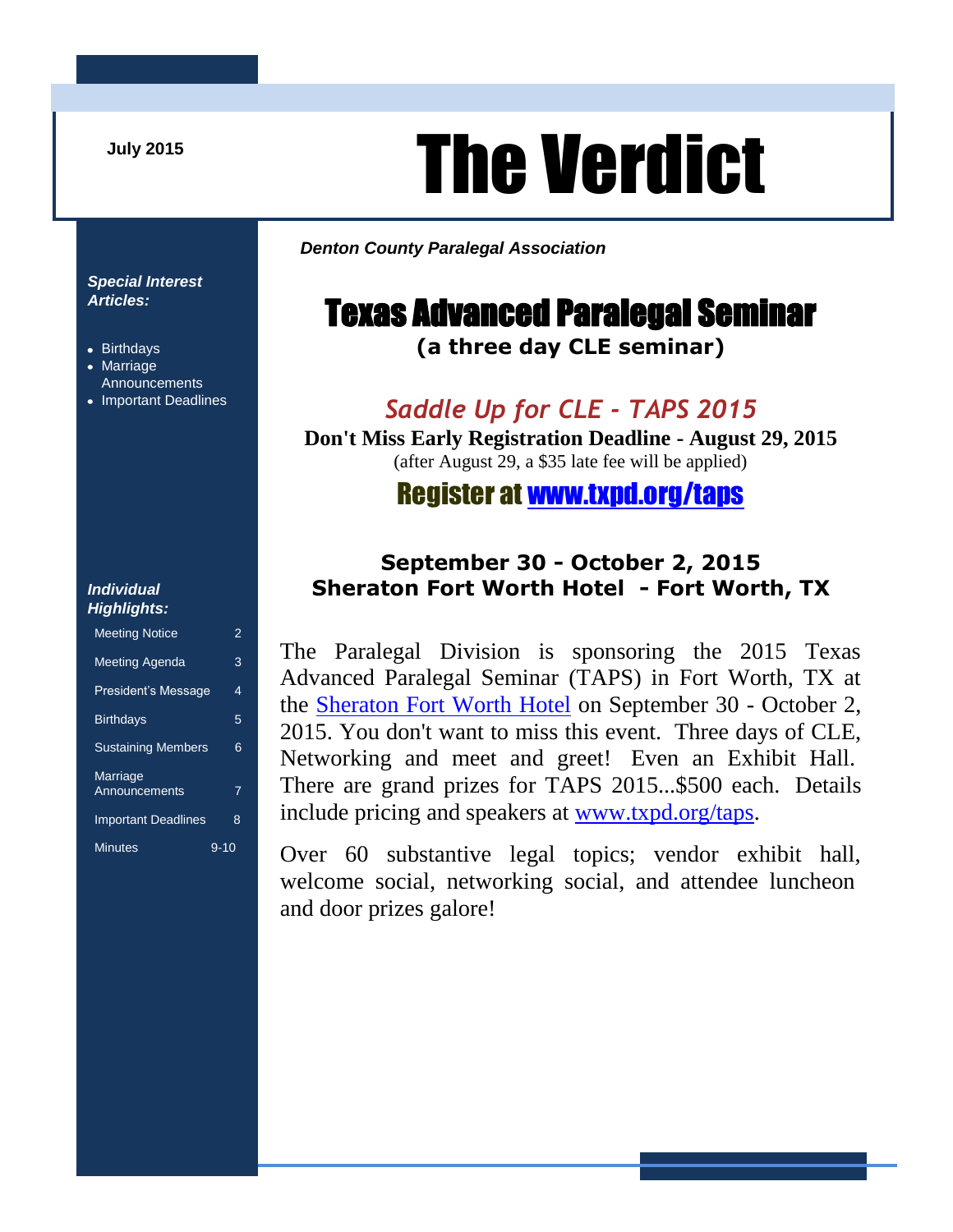### Meeting Notice

#### **2015 Officers**

Cheryl Cooper, President dentoncopa@gmail.com

Melody Brackeen, President-Elect mbrackeen@dentontexaslawyers.com

Pamela Snavely, Secretary/Parliamentarian [psnavely@hbwvlaw.com](mailto:psnavely@hbwvlaw.com)

> Lisa Pittman, Treasurer [lpittman@hbwvlaw.com](mailto:lpittman@hbwvlaw.com)

Kim Guertler, Historian [Kim.guertler@dentoncounty.com](mailto:Kim.guertler@dentoncounty.com)

**2015 Committee Chairs**

**CLE**, Michelle Beecher [mbeecher@dentonlaw.com](mailto:Vicki@cmloveless.com)

**Fundraising**, Melody Brackeen [mbrackeen@dentontexaslawyers.com](mailto:mbrackeen@dentontexaslawyers.com)

> **Legal Directory**, Brandi Hunter [BHunter410@gmail.com](mailto:BHunter410@gmail.com)

**Membership**, Sunnie Palmer [sunnie@zellmerlaw.com](mailto:gottigina@yahoo.com)

**Newsletter**, Lisa Pittman [lpittman@hbwvlaw.com](mailto:lpittman@hbwvlaw.com)

**Social**, Heather Walker [heather.walker@dentoncounty.com](mailto:heather.walker@dentoncounty.com)

> **Scholarship**, Ria Sherman [ria@cokerlegal.com](mailto:georgya@cokerlaw.com)

The Denton County Paralegal Association's next Luncheon will be on Thursday, *July 23, 2015* at noon at Oakmont Country Club, 1901 Oakmont Drive, Corinth, Texas.

The all-inclusive cost of lunch is \$14.00 payable when you sign in. We cannot accept debit or credit cards, or make change, so please bring *exact* amount of cash or a check made payable to DCPA.

### Did you know…

Payments for the CLE Luncheon can now be made online. For more information and online registration see Events/CLE Luncheon at [www.dentonparalegals.org.](http://www.dentonparalegals.org/)

*RESERVATIONS ARE REQUIRED and can be made via e-mail to Cheryl Cooper@dentoncopa@gmail.com. The deadline to RSVP is July 17, 2015.*

**Notice: We must notify Oakmont of the number attending prior to the meeting for preparation of adequate food and seating arrangements. Those that have RSVP'd will get served and seated first. We cannot guarantee that you will have seating or food if you do not RSVP. Please note we are also required to bill those individuals who make reservations and do not attend.**

### Directions to Oakmont

Oakmont Country Club is located in Corinth off I-35 East between Lewisville and Denton.

- Exit 461 Shady Grove Road/Post Oak Drive
- Turn west onto Post Oak Drive  $\bullet$
- Turn right (west) onto Robinson Road at stop sign  $\bullet$
- Turn left (south) onto Oakmont Drive you will see an  $\bullet$ Oakmont sign in the median
- Turn right into Oakmont Country Club (second right)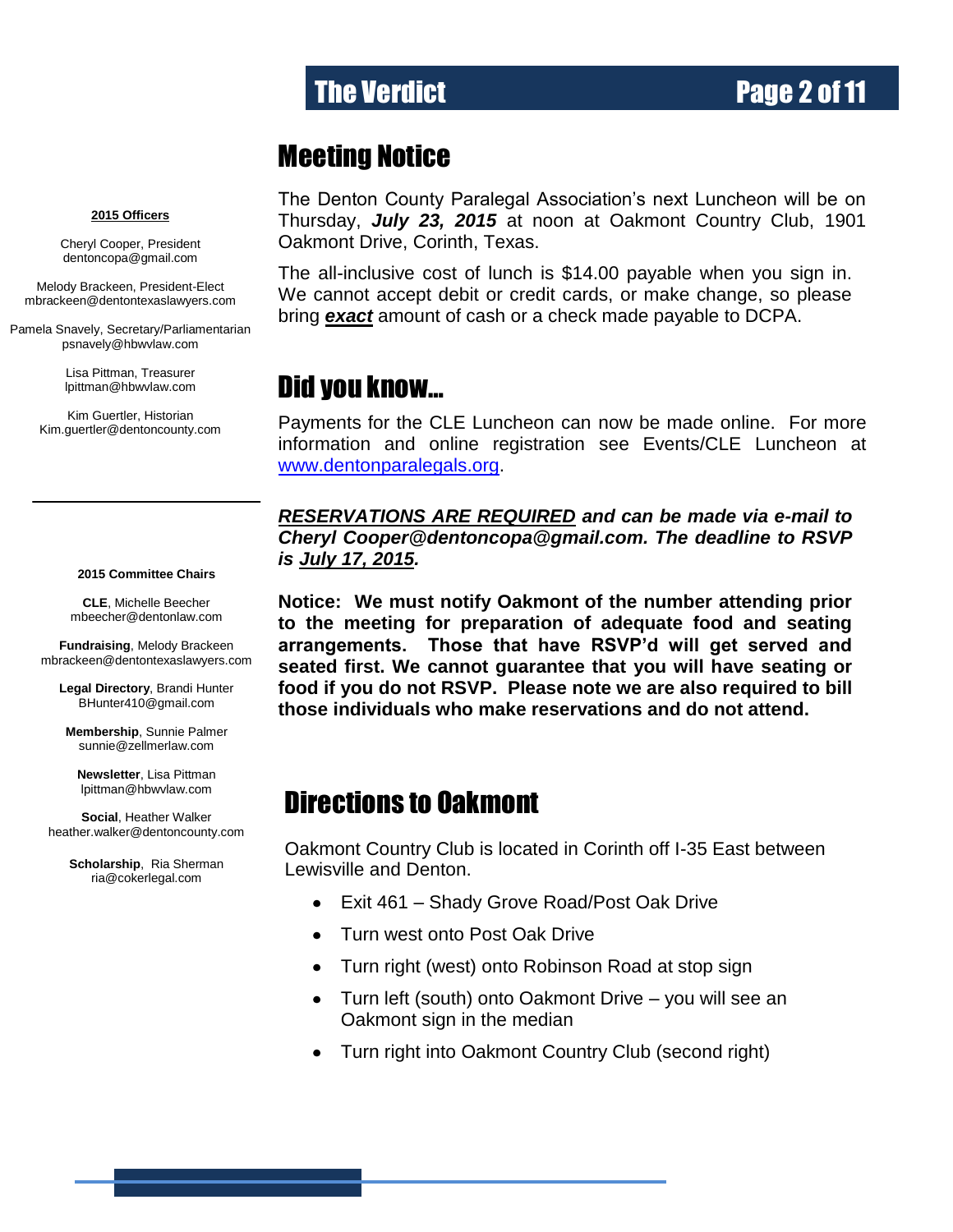# The Verdict **Page 3 of 11**

# AGENDA FOR MEETING

Date: July 23, 2015

- Place: Oakmont Country Club 1901 Oakmont Drive Corinth, Texas 76210
- Time: Noon
	- **1. Welcome members and guests**

#### **2. Old Business**

- a. Approve June meeting Minutes
- b. Approve June Treasurer's Report

#### **3. New Business**

- a. Social Committee Chair announcement on Social at Painting with a Twist and upcoming events.
- b. Remind everyone to check out the website and our Facebook page.
- **4. CLE Speaker –** Attorney Jackie Cannon
- **5. Announcements and Door Prize**
- **6. Adjournment**

### CLE GUEST SPEAKER



Our speaker will be attorney Jacqueline "Jackie" Cannon with Duane L. Coker & Associates, P.C. Ms. Cannon will be speaking on "Same Sex Marriage and the Butterfly Effect."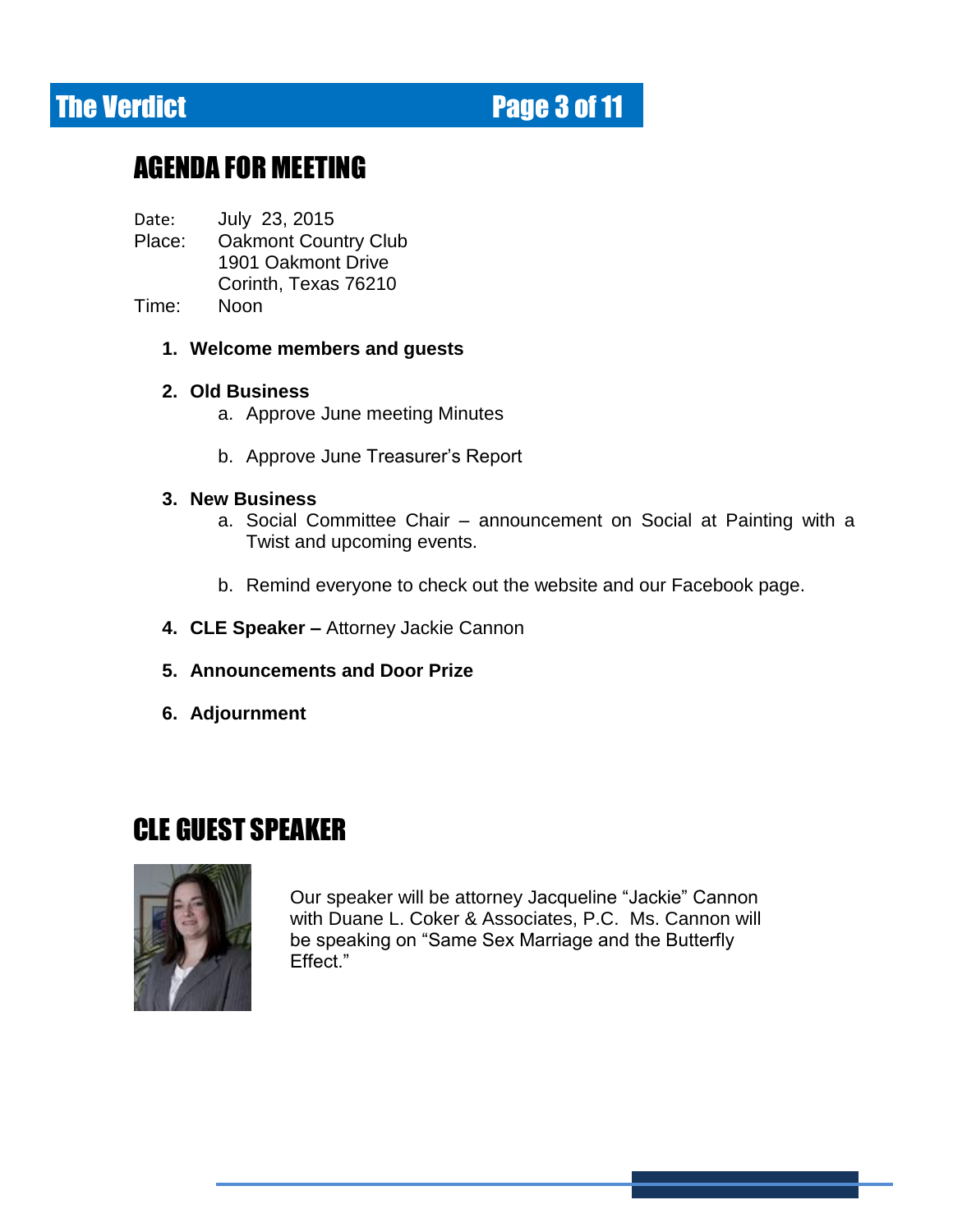### President's Message

By: Cheryl Cooper



July means celebrating our independence and freedoms!

I love summer, even though I don't get a chance to enjoy it much due to working inside the majority of the week. Most of you who know me know I'm an American Patriot. I love our country and what our founding fathers created. I am sure I am not the only one who is dismayed by some of the changes we are experiencing due to decisions by those who are supposed to govern the people and protect our country and freedoms. I challenge each of you to do something proactive to champion your cause for freedom. The  $4<sup>th</sup>$  of July is always a fun and special holiday with lots of flag-waving, red, white & blue, good food, families, and fireworks. I seriously saw 16 different fireworks displays from one location. They were amazing. I hope you were able to celebrate our INDEPENDENCE in a memorable way.

Jackie Cannon will be our speaker at our July 23<sup>rd</sup> meeting next week. Her topic is "Same Sex Marriage and the Butterfly Effect." It is mind boggling to think of the ripple effect that the SCOTUS (Supreme Court of the United States) decision will have on our country and state. The forms, laws, procedures, etc. that will have to change in order to accommodate this decision seem never ending. I hope you plan to join us next week. I'm eager to hear what Attorney Cannon has to say on this very controversial subject. Regardless of what we all personally feel on the subject, we will all be affected in some way by this historic decision.

Please note that I have accepted a job in Denton so I will no longer have to commute to Lewisville. Make a note of my new email address for paralegal association matters: [dentoncopa@gmail.com.](mailto:dentoncopa@gmail.com) I will no longer be able to access emails at my old firm: [mlj@steelelawfirm.com.](mailto:mlj@steelelawfirm.com) Thank you for your cooperation with this.

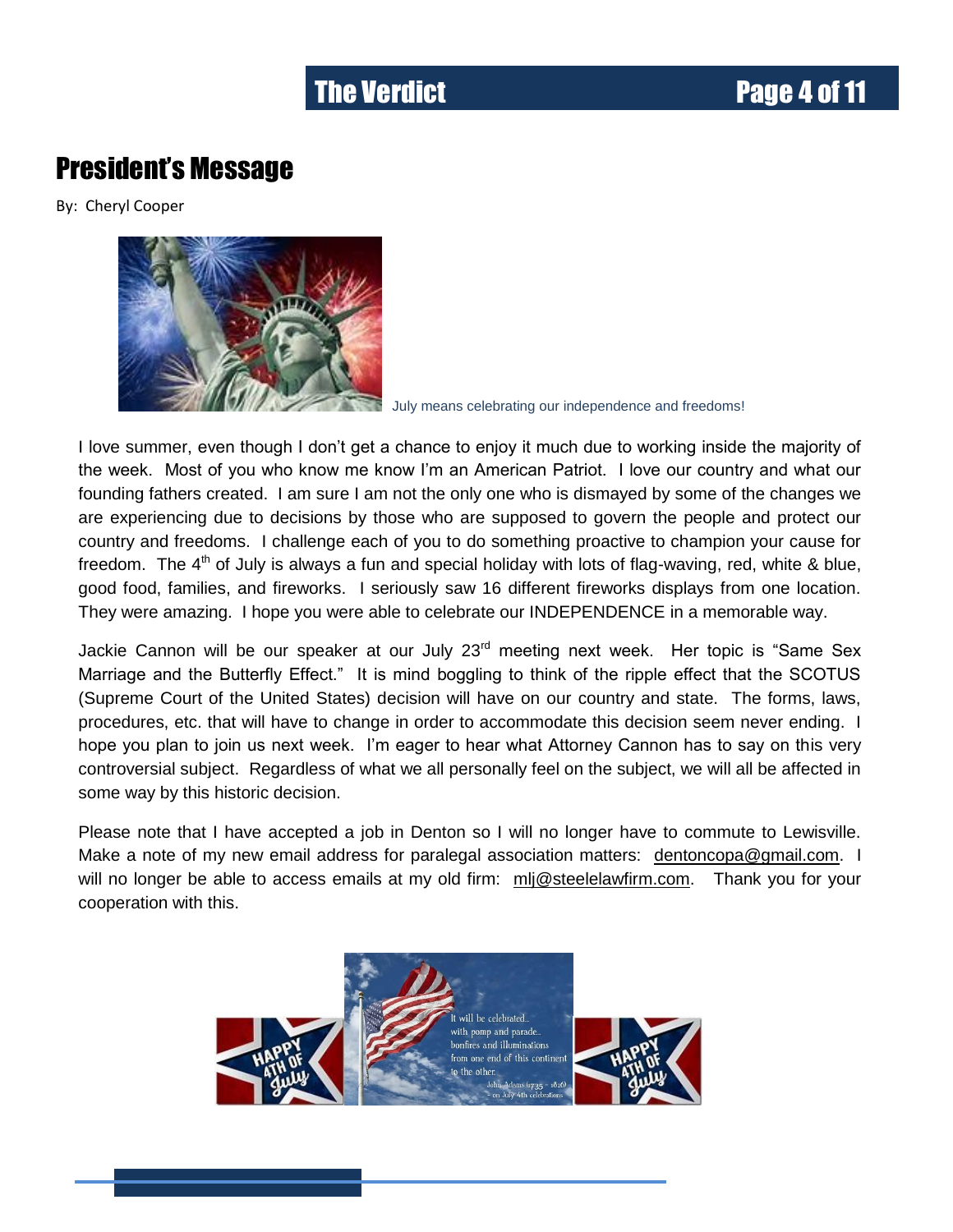# **The Verdict Community Community Page 5 of 11**

### **Birthdays**

Our members with August Birthdays are:

**Benefits of Membership In The Denton County Paralegal Association Include:**

- \* Receipt of the monthly issue of *The Verdict*
- *Free Accredited CLE at monthly meetings*
- *Continuing Legal Education seminars on various topics*
- *Job Bank*
- *Motivation*
- *Networking with other paralegals in Denton County*
- ❖ Professional growth through participation
- Communication and promotion of professional conduct and responsibility
- Continued individual and professional growth as paralegals

LaKesha Bell (8/3) Melody Brackeen (8/16) Michele George (8/22) Janene Koiner (8/23) Michael McNeil (8/12) Margie Mohr (8/11) Lindsay Nixon (8/27) Beverly Rezadad (8/7) Stephanie Smith (8/2) Landra Turner (8/3)

Hope each of you will have a **Happy Birthday!**

# Membership News

Please encourage those paralegals and others in the legal field, whom are not currently members, to join. If you know of anyone who would like to join, please contact Sunnie Palmer at [sunnie@zellmerlaw.com.](mailto:sunnie@zellmerlaw.com)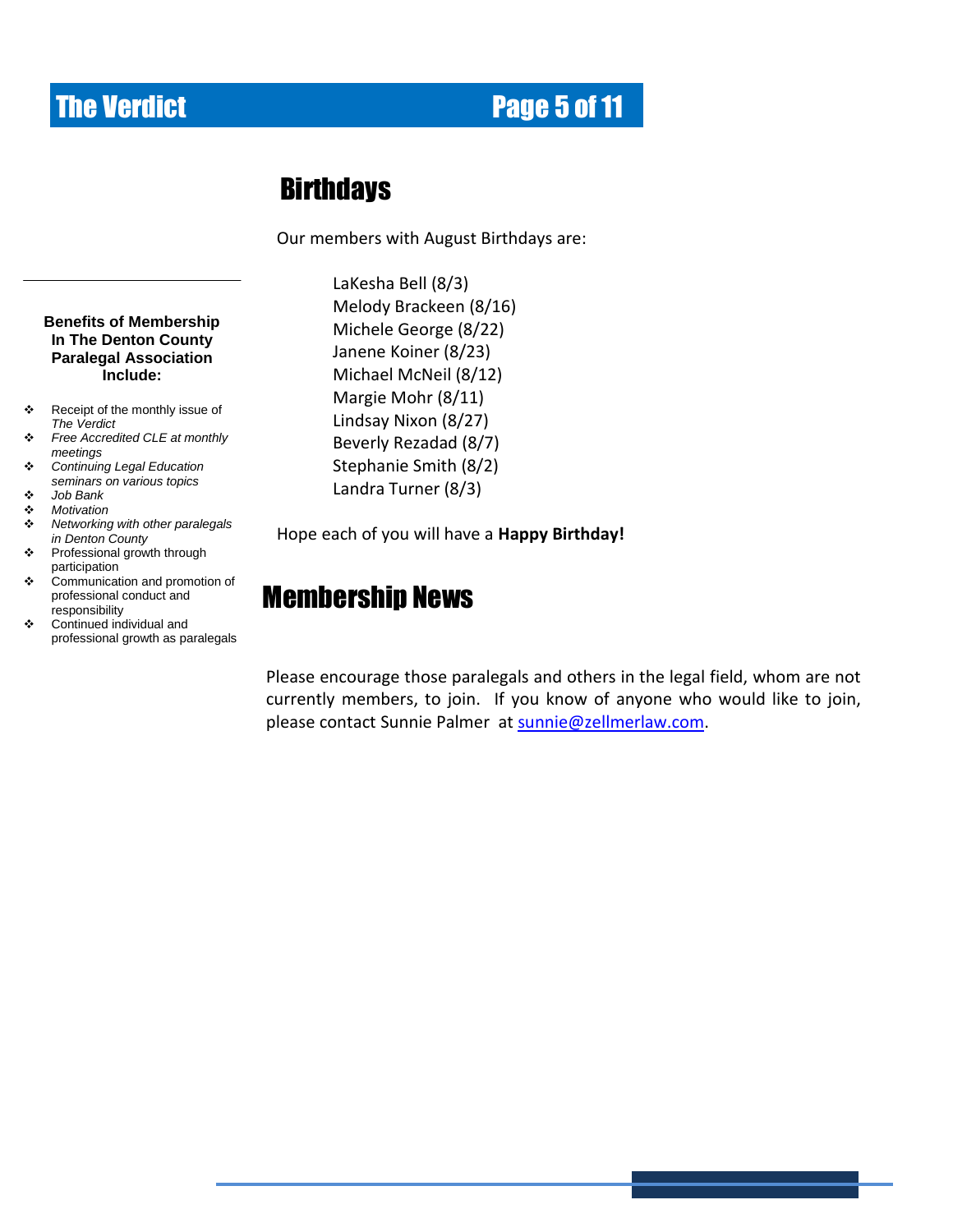# **The Verdict Community Construction Community Page 6 of 11**

### Support Our Sustaining Members

**Please help support our Sustaining Members by calling them when you have a project that needs outside support. Remember it is through their continued support and generosity that DCPA is able to provide social events at a low cost.**

#### **Stewart Process Service, Inc. The Reporting Professionals**

**Bruce G. Stewart Cheryl K. Perlich** 110 Sheraton Place 2925 Country Club Road, Suite 104 Denton, Texas 76209 Denton, Texas 76210 Phone: 940-367-4643 Phone: 940-484-6053 Fax: 940-484-0999 Fax: 940-484-6054 Email – [stewartprocess@verizon.net](mailto:stewartprocess@verizon.net) Email – [reportingpros@sbcglobal.net](mailto:reportingpros@sbcglobal.net)

### **Stoffels & Associates, Inc. County Process Service Janel M. Stoffels Fred Bowles**

Denton, Texas 76201 Valley View, Texas 76272 Phone: 940-565-9797 Phone: 940.-390-0914 Fax: 940-565-9197 Email - [fbowles@ntin.net](mailto:fbowles@ntin.net) Email – [jmstoffels@aol.com](mailto:jmstoffels@aol.com)

**Joseph Lankford Dean Shaw** 

Oklahoma City, Oklahoma 73112 San Antonio, Texas 78232 Phone: 405-525-2998 Phone: 210-697-3400 Fax: 405-528-4878 Fax: 210-697-3408 Email – [jlankford@zoning-info.com](mailto:jlankford@zoning-info.com) Email - [dshaw@ktanda.com](mailto:dshaw@ktanda.com)

207 W. Hickory St., Ste. 304 159 Sunny Side Lane

# **Zoning-Info, Inc. Kim Tindall & Associates, LLC**

3555 N.S. 58<sup>th</sup> Street, Suite 400 16414 San Pedro, Suite 900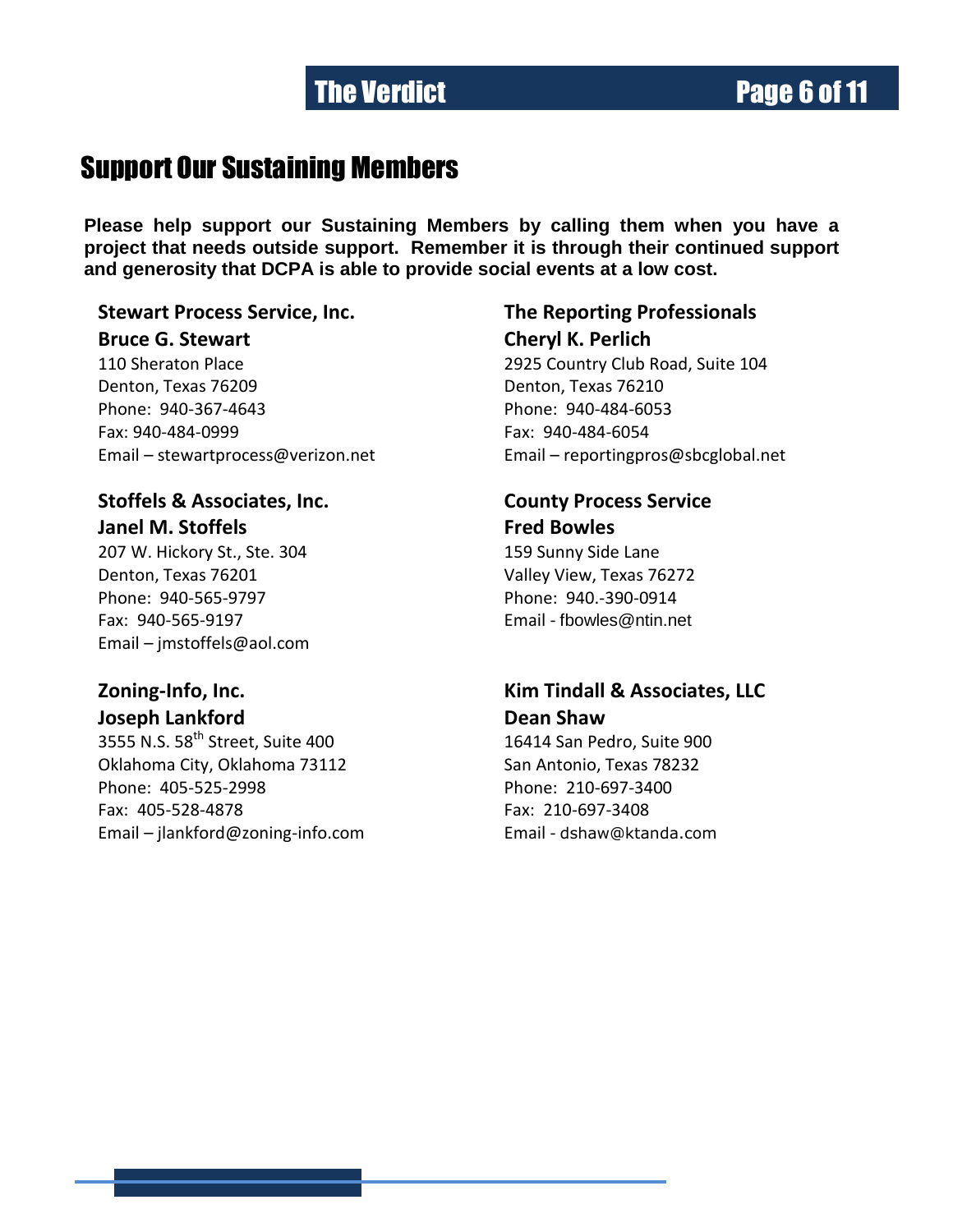# **The Verdict Electronic Electronic Page 7 of 11**

# MARRIAGE ANNOUNCEMENT



Member Linda Lewis would like to announce the marriage of her daughter, Amy, to Lewis Anderson. Amy and Lewis were married in the presence of their family on June 10, 2015, on the beach at St. Thomas, USVI. After their honeymoon in St. Thomas, they will reside in Houston, Texas, where Amy is an attorney with the firm of Jones Walker LLP and Lewis is employed by Tiff's Treats.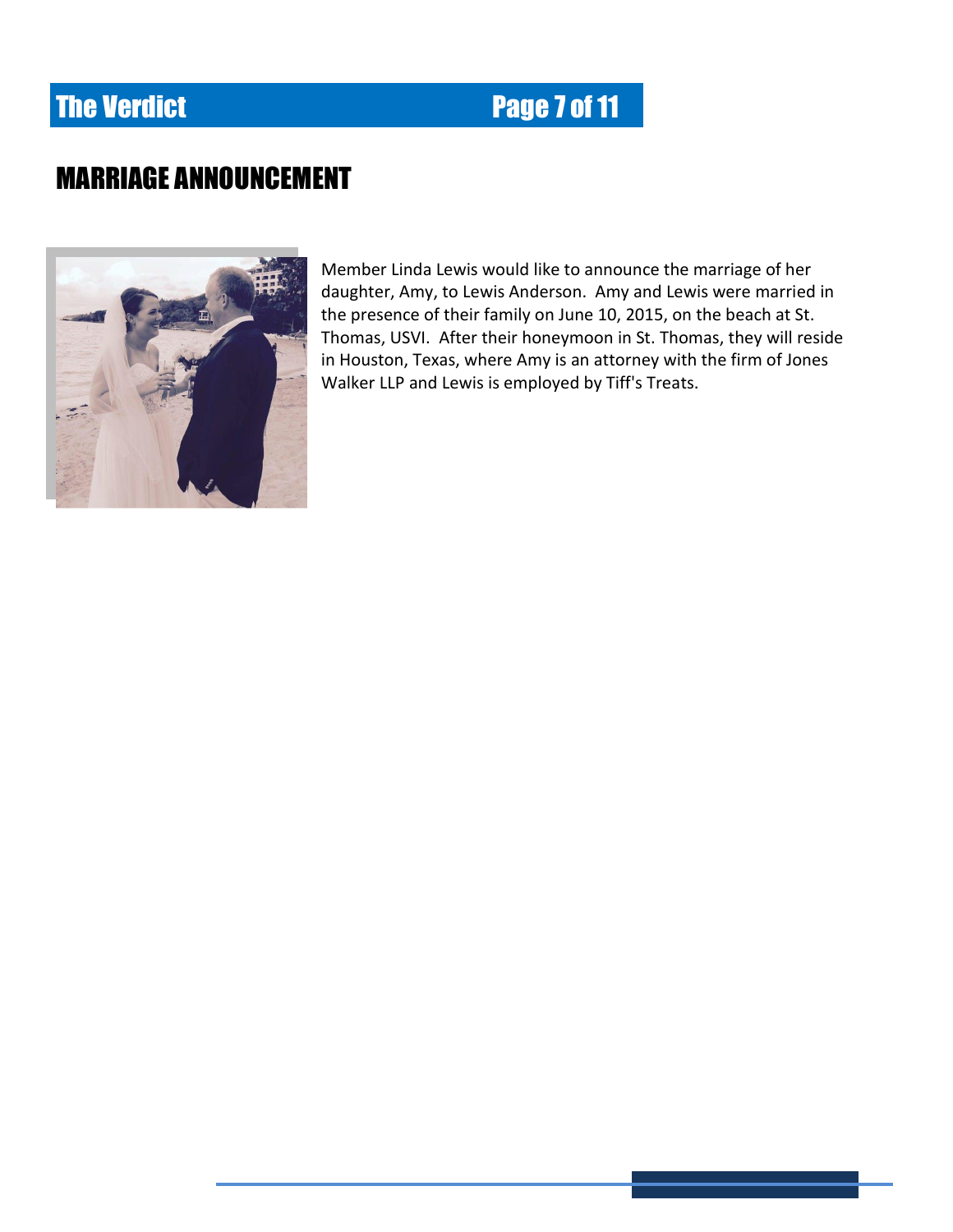### IMPORTANT DEADLINES

**DCPA TAPS Scholarship** - "Don't Forget! With TAPS right around the corner (registration is now open), it's time to submit your application for the DCPA TAPS Scholarship of \$250 for attendance at TAPS. This year the conference is in Fort Worth. *Applications will be accepted up to close of business on September 15*. Please send them to [ria@cokerlegal.com](mailto:ria@cokerlegal.com) . Forms will be provided at the monthly CLE luncheon. We hope to also have them available on our website soon. **All members in good standing with DCPA are eligible**. Additional information about the scholarship may be found on our website under Resources in the By-Laws and Standing Orders. The lucky recipient will be selected by the Executive Committee and announced at the October CLE luncheon. Payment of the scholarship is in the form of reimbursement after the conference and upon providing a receipt."

\* \* \* \* \* \* \* \* \* \* \* \*

### TBLS Certification Examination TBLS Board Certified Exams Announced

TEXAS BOARD OF LEGAL SPECIALIZATION (TBLS) PARALEGAL TBLS BOARD CERTIFICATION FILING PERIOD OPENS ON MAY 1, 2015 FILING DEADLINE - JULY 20, 2015

#### EXAMINATION DATE: NOVEMBER 7, 2015

Established by TBLS in 1994, the paralegal certification program recognizes quality services of paralegals who have achieved a level of special knowledge in a particular area of law. The program is the only state organization authorized to certify paralegals as specialist in the following seven specialty areas of law: Bankruptcy, Civil Trial, Criminal, Estate Planning & Probate, Family, Personal Injury, and Real Estate. This year's certification applications will be available starting May 1 through July 20, 2015. Please request a form via email to [tbls@tbls.org](mailto:tbls@tbls.org) or visit the TBLS Paralegal website, [http://www.tbls-bcp.org.](http://www.tbls-bcp.org/) There are currently 356 elite Board Certified Paralegals in Texas.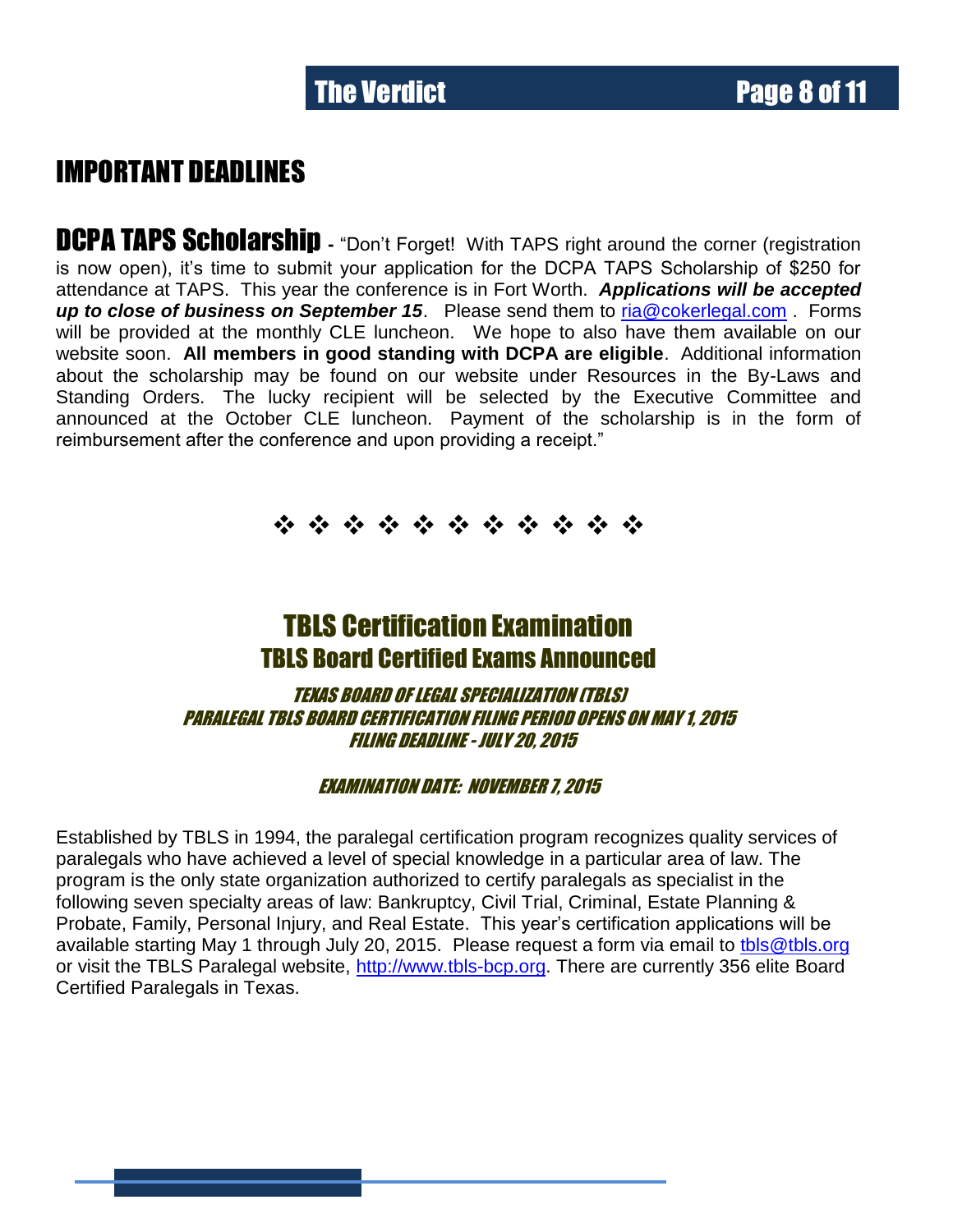# **The Verdict Electronic Electronic Page 9 of 11**

#### Minutes

1. President Elect Melody Brackeen called the business meeting of June 25, 2015 to order at 12:13 p.m. at Oakmont Country Club. President Elect Brackeen welcomed 14 attendees, consisting of 13 members and 1 guest.

#### OLD BUSINESS:

- 2. President Elect Brackeen asked for a vote on the May 2015 meeting minutes. A motion for approval was presented by Christy Rodgers and seconded by Amy Hoffee. The motion carried by unanimous vote.
- 3. President Elect Brackeen asked for a vote of approval for the May 2015 Treasurer's report. A motion for approval was presented by Lakesha Bell and seconded by Jenna Earhart. The motion carried by unanimous vote.
- 4. Quarterly reports were presented by the various committee chairs: Melody Brackeen, Fundraising Committee Chair, reported that there were no meetings this quarter and no funds spent. She anticipated that the next fundraiser would take place in late October around Halloween.
	- a. Heather Walker, Social Committee Chair, reported that the committee met in April. The scavenger hunt was cancelled due to inclement weather but would be rescheduled later in the year. Christy Rodgers, organizer of the Bingo Night Event, reported that it was a great success with a net profit of \$279.00. Kim Guertler added that it was a good community service event enjoyed by both DCPA members and Bridgemoor residents. Christy expressed thanks to sponsors and donors, all who helped with the event, and reminded members to support businesses and donors who support the DCPA. Heather reported that the next social will be held August 13<sup>th</sup> at Painting with a Twist. DCPA will cover a portion of the fees and participants will pay \$20.00 out of pocket for the remainder.
	- b. President Elect Brackeen reported on behalf of the Scholarship Award Committee that one application for scholarship funds was received and forwarded to the Executive Committee for review and approval.
	- c. Michelle Beecher, CLE Chair, reported that she has speakers lined up for April and May, and is planning a half day seminar slated for September. She also reported that NALA exams will be held in January. Pam Snavely added that TAPS will be held in in Fort Worth this year at the end of September/beginning of October. Michelle is also planning a paralegal day celebration in conjunction with the SBPD in October.
	- d. Lisa Pittman, Treasurer, gave an approximation of funds currently held by the association and referred members to the written report for actual figures concerning income and expenses for the quarter.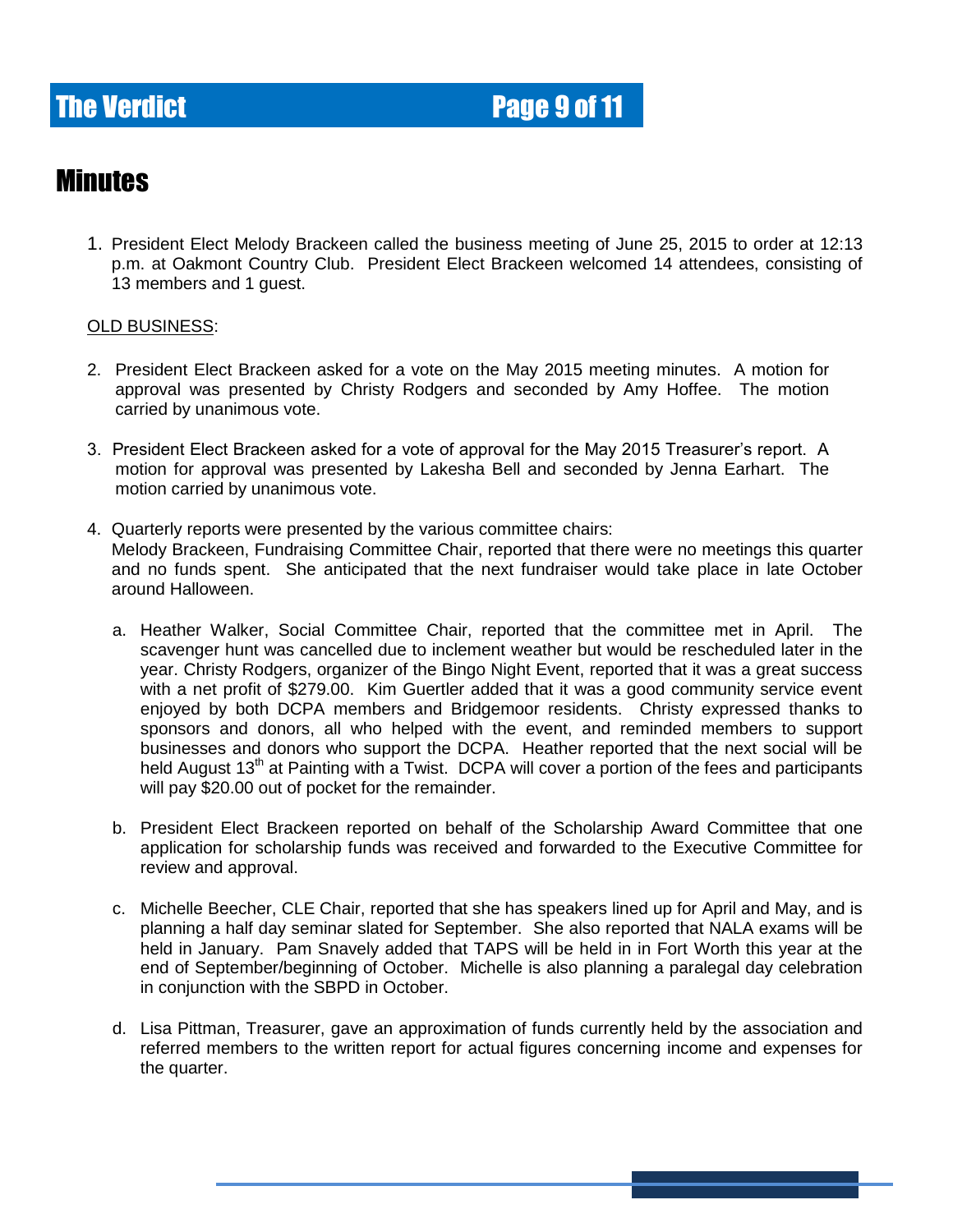### Minutes Con't

- e. Lisa Pittman, Newsletter Committee Chair, reported that the committee will be looking at the Wild Apricot website for templates that will streamline the newsletter process. President Elect Brackeen encouraged members to let the committee know what they want and would like to see in the newsletter.
- f. President Elect Brackeen announced on behalf of the Membership Committee that the membership contest was concluded and all entries were placed into a drawing for a door prize. Pam Snavely was the winner of the drawing for a \$25.00 gift card to Cracker Barrel.
- 5. There being no further business, President Elect Brackeen adjourned the meeting at 12:40 p.m.